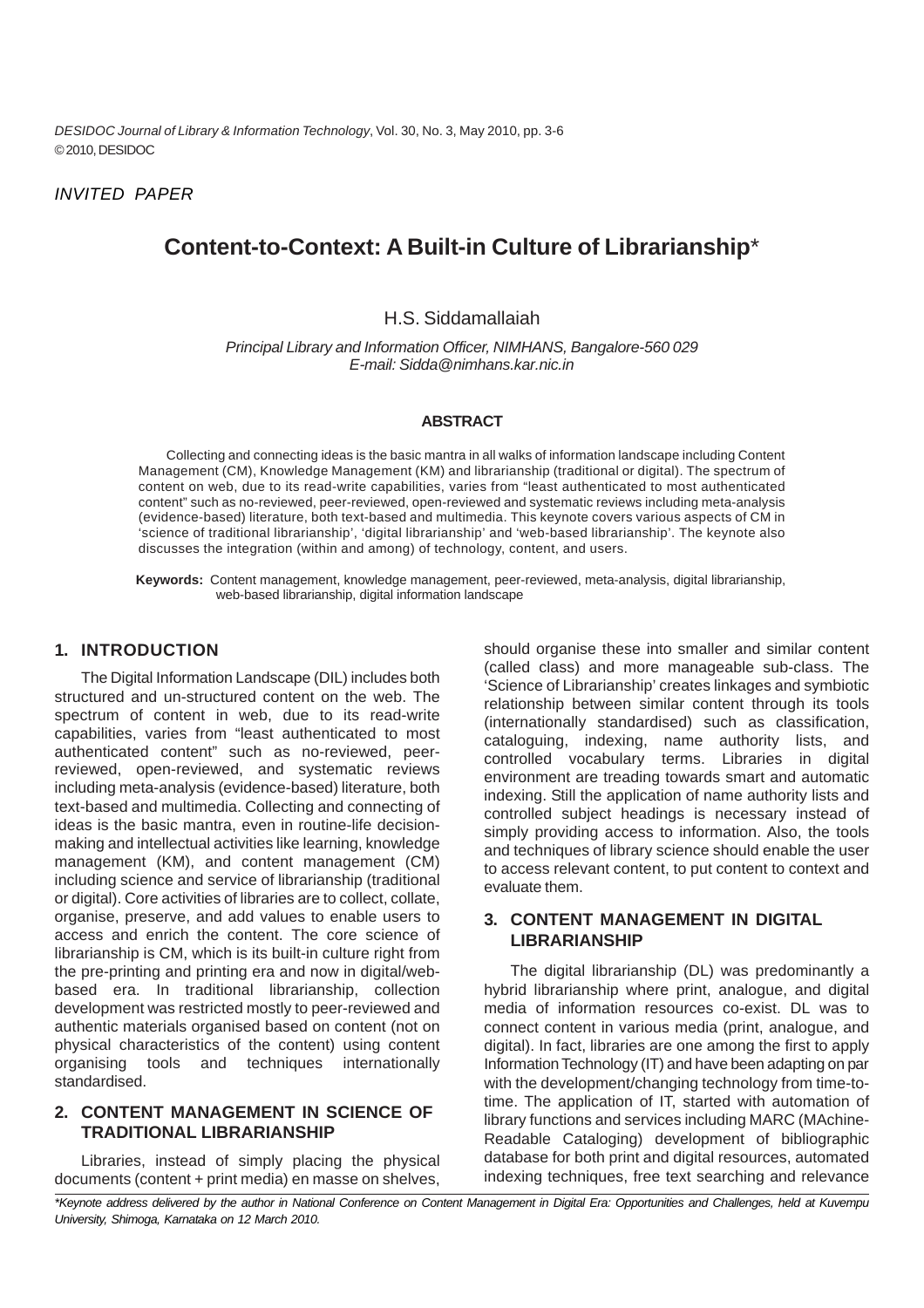ranking of search output, thesauri, and authority lists to bring like things together and to build a system of knowledge. Among the activities most popularly and essentially used are OPAC (Online Public Access Catalogue), bibliographic database, and digitisation (in compliance with copyright) of print and analogue materials. While the core principles of librarianship is collection, organisation, preservation, and dissemination, computer technology coupled with Internet has changed the way content is created, maintained, evaluated, and distributed. In case of born digital information, particularly on the web, the purpose was to bring together content and indexing technology for searching and enabling "relevancy ranking". In web-based environment, the expectations of users have changed, and Google has become the gold standard.

### **4. CONTENT MANAGEMENT IN WEB-BASED LIBRARIANSHIP**

It is well known that web encompass more information, more researchers, and more knowledge, where libraries have to focus on creating more automated tools to handle and process and to bring the community of users into the process of aggregating and using information. The content manipulation and management of these materials is dictated by technology, format, and licensing restrictions. In web environment, the content management is treading content to context to connectedness to intelligence where libraries represent a smaller player in the information universe and services are much less centralised. However, web-based librarianship, unlike in traditional libraries, is to provide users with link and access to required/relevant information. Of course traditional approach of library, which still holds good, is to systematically collect, organise, preserve, and disseminate all web-based content/e-resources. It is of interest whether search engines, users connectedness, semantics, and intelligence will replace libraries or not. The content aggregation and resource knowledge at the institutional-level are the important roles of library professionals to meet the needs of institution-level users for their learning, teaching, research, and practice. Also, to manage e-resources, librarians need to thoroughly understand various aggregated resources, licensing terms, and providing access including educating users about searching the appropriate resources. In traditional librarianship, libraries acquire resources as content + media, whereas in e-resources acquisition it is content + media + access rights + copyrights.

The content services of web-based resources in libraries were started by creating subject gateways and alphabetic list of e-resources for easy access to users. Later, Web 2.0 tools helped to connect users and supported creation of content. Libraries are also back to digital libraries solution where e-resources are integrated to library automation system for aggregating e-resources

and linking full-text content both on catalogue, subject directories and through bibliographic database. Also, libraries have deployed remote access technology to IPenabled e-resources on institutional networks through Athens and EZproxy. Libraries are also providing simultaneous access to disparate resources through federated search engines (search-engine of searchengines) to search across all resources, internal catalogues as well as Open URL resolvers to provide article-level link.

It is to summarise that the access to web content has been evolved in consonance with the development of technologies like directories and keyword-based searching (web 1.0), community tagging and social networking (web 2.0), natural language searches and semantic search (web 3.0), and intelligent web with reasoning (web 4.0). The web-based librarianship is also related to Google age 'Libraries in the Google Age', and is moving "from collections to service".

### **5. LIBRARIANS IN WEB-BASED ENVIRONMENT**

 Librarians have got opportunities to acquire and add value to the content by supporting users with what and where of content as users are poor in searching and resource knowledge. Librarians have been helping and teaching users about searching and imparting knowledge about appropriate knowledge repositories. Libraries add value to information using technology coupled with librarianship to suggest, advise, and support users in their quest for information and to encompass the ubiquitous supply of information. Librarians assign relevance (of course relevance is highly personal) based on the type of requirements like history or current development, factual or theoretical, peer-reviewed or provoking materials like blogs, etc. In fact, librarians add value by organising information, interfacing development, and synthesising information. Most appropriate value addition is to lead users "from finding to understanding". In a way "search process is also a learning process", where searcher need to identify and understand facets in the subject and search process.

Librarians are working like 'middleware between content and technology; content, technology and users'. Also, librarians are like 'cloud computing'—linking together large pools of disparate data and information including coverage of inter-disciplinary development (boundaries of subject is very thin). At the same time, users on their own manage personal content tools, publishable and subscribe-able RSS feeders, personal web pages, blogs, and by creating wikis. Of course main information flow matters to each person and is peer-topeer. Librarians or user (on their own) creates awareness alert for needed information by understanding research and further guidance. Every user is unique in learning and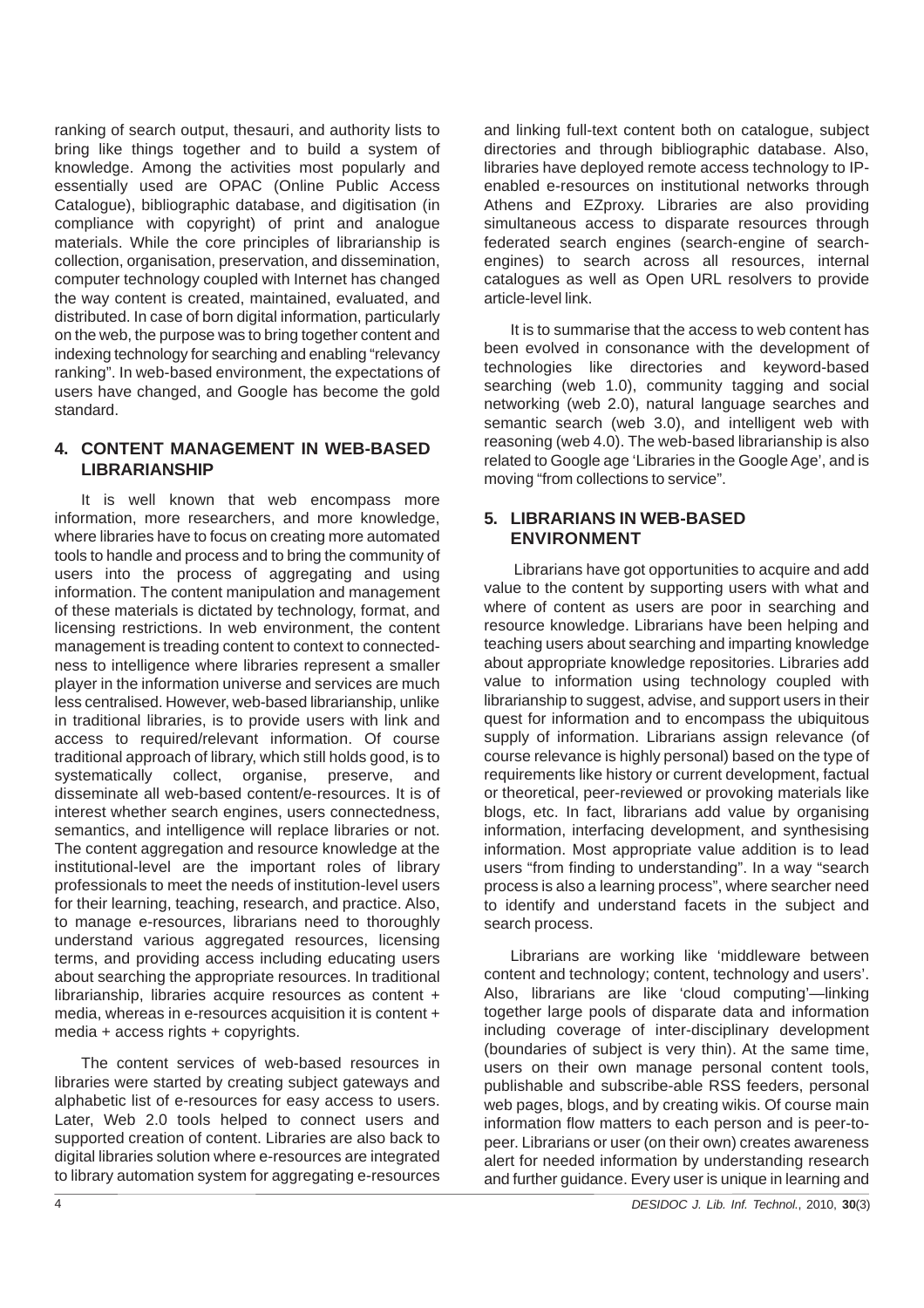hence user interface cannot be generalised. It is found that "a user interface for everyone is an interface for no one." There are many digital data tools that allow, perhaps even encourage users to interpret, disseminate and work with data and to be able to place it in context. As a result, librarianship would move toward providing users with "intelligent objects, not portals." The development of technology is to ultimately be "able to present themselves rather than requiring intelligent systems to surround those objects for them to be presented." Ultimately, it is collection of "intelligent objects not intelligent libraries". Hence, library services must add value to work processes and must integrate information into workflow.

### **6. USERS IN TRANSITION OF LIBRARIES**

Users are confronting the exponential growth of digital content including scholarly content by commercial publishers, open access publisher, and users content in read/write web environment. The knowledge of present users about the library is very poor and confuse as to what it offers like 'library as space' (physical as well as web space), 'library as a resources centres' (both physical and digital), and 'library as a service centre'. Of course users are oriented better in traditional libraries to access peer-reviewed popular publications (print or digital)—like established books, journals and serials/monographs. They are poor in identifying the new resources and searching unfamiliar resources on web. Users are still a googlers in first place.

It is well known that users interact with the resources, add their thought and experience, come out with new ideas, things or thoughts. The connectedness among users (learners, teachers, researchers and practitioners) in web-based information system is through content to reader's expertise, workflow and their use of special equipment. However, users are restricted proportionately to the accessible information, in digital information system, limiting researchers to work with whatever is digitally available—mostly last 20 years of digital information. Information, earlier to 20 years is yet to be digitised or linked to provide seamless access. Good model of future should incorporate lots of old information resources.

## **7. CONTENT-TO-CONTEXT**

People are connected through instant messaging (IM), virtual meeting tools (desktop video real-time tools), open space hosting and facilitation; people are trying to find community-creating tools and multimedia interactive self-assessment tools. Web 2.0 enables people from know-what to know-who. The philosophy is to make contents in public presence (present everything inside on open and shared outside), unless it is confidential or have some legal constraint.

Content passionate people 'to know with', in virtual environment web 2.0 tools like twitters is about people at its root, not knowing whom to follow; RSS feeder allows to follow contents and get to know people. It is important to create context by connecting various content; create connectedness through content and context; whereas librarians work to achieve both using 'science of librarianship' including creation of users-profile, filtering information for relevance, add values by creating context for the content and linking/access. In the Google age librarians are struggling to add value and transform collection to service provision. In Web 2.0 environment users' participate through their feedbacks, comments and openness.

In fact, the traditional librarianship and web-based librarianship (public digital space—Google and library digital space) are not moving parallelly and meeting at some point. To make these two parallel, will require many affinity affecters, sharing attitude, mind mapping, mashup and open space technology, and virtual world collaborators. After all, context creation, for institution specific and activity specific, is very essential and necessary to align and create consistency with value proposition. The value proposition of web users is to make them understand (why and what of content) to improve understanding, connectivity and effectiveness in webbased environment, and content acquisition including tools and spaces.

### **8. DISCUSSION AND CONCLUSION**

The discussion is presented in three components libraries, web, and content in digital environment.

**Libraries:** are managing large amount of information, whereas other stakeholders in information landscape lack in specific data management expertise. Libraries are efficient in storage, preservation, metadata creation, and access for data. Library tools and technologies maintain important chain connections between publications and their data; data and scientific flow. Of course, librarians need the expertise in the area of open access/open data issues like licensing and data management

**Web:** is a network of nodes and links where users or developers can create, annotate, link together, map, and share information from variety of sources (nodes). Every individual has certain comprehension characteristics, and characterised by mental models on the process of trying to understand the document (irrespective of the media); there are some positive and negative influence which corresponds to facts and relations within the content and to maintain several tasks and trails at any one time. In web-based learning system there are two cognitive load, viz., coherence with related documents, and overhead in using the technology.